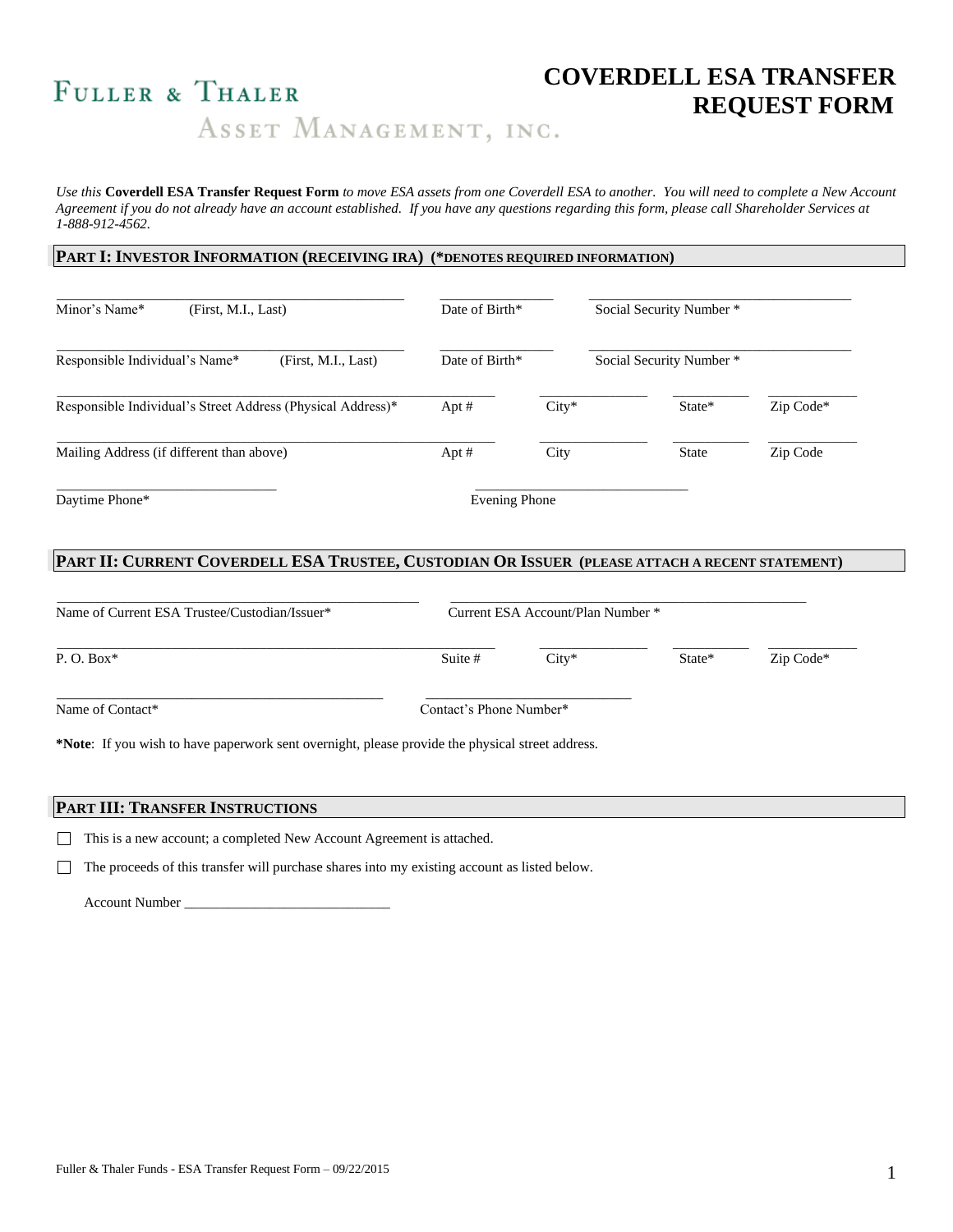#### **Transfer Allocation**

Indicate the approximate amount that will be transferred.

The minimum initial investment in the Fund is \$1,000 for Class A, Class C, and Investor Shares, \$100,000 for Institutional, and \$1,000,000 for R6 Shares.

| <b>Name of Investment</b>                             | <b>Share Class</b> | <b>Total Investment Amount</b> |
|-------------------------------------------------------|--------------------|--------------------------------|
| Fuller & Thaler Behavioral Small-Cap Equity Fund      | A                  | $\%$                           |
| Fuller & Thaler Behavioral Small-Cap Equity Fund      | $\mathbf C$        | $\frac{0}{0}$                  |
| Fuller & Thaler Behavioral Small-Cap Equity Fund      | Investor           | $\%$                           |
| Fuller & Thaler Behavioral Small-Cap Equity Fund      | Institutional      | $\%$                           |
| Fuller & Thaler Behavioral Small-Cap Equity Fund      | R <sub>6</sub>     | $\%$                           |
| Fuller & Thaler Behavioral Small-Cap Growth Fund      | A                  | $\%$                           |
| Fuller & Thaler Behavioral Small-Cap Growth Fund      | $\mathbf C$        | $\frac{0}{0}$                  |
| Fuller & Thaler Behavioral Small-Cap Growth Fund      | Investor           | $\frac{0}{0}$                  |
| Fuller & Thaler Behavioral Small-Cap Growth Fund      | Institutional      | $\%$                           |
| Fuller & Thaler Behavioral Small-Cap Growth Fund      | R6                 | $\%$                           |
| Fuller & Thaler Behavioral Mid-Cap Value Fund         | A                  | $\%$                           |
| Fuller & Thaler Behavioral Mid-Cap Value Fund         | $\mathcal{C}$      | $\%$                           |
| Fuller & Thaler Behavioral Mid-Cap Value Fund         | Investor           | $\%$                           |
| Fuller & Thaler Behavioral Mid-Cap Value Fund         | Institutional      | $\%$                           |
| Fuller & Thaler Behavioral Mid-Cap Value Fund         | R6                 | $\%$                           |
| Fuller & Thaler Behavioral Unconstrained Equity Fund  | A                  | $\frac{0}{0}$                  |
| Fuller & Thaler Behavioral Unconstrained Equity Fund  | $\mathcal{C}$      | $\%$                           |
| Fuller & Thaler Behavioral Unconstrained Equity Fund  | Institutional      | $\frac{0}{0}$                  |
| Fuller & Thaler Behavioral Unconstrained Equity Fund  | R <sub>6</sub>     | $\%$                           |
| Fuller & Thaler Behavioral Small-Mid Core Equity Fund | $\mathbf{A}$       | $\%$                           |
| Fuller & Thaler Behavioral Small-Mid Core Equity Fund | Institutional      | $\%$                           |
| Fuller & Thaler Behavioral Micro-Cap Equity Fund      | Institutional      | $\%$                           |
|                                                       |                    | TOTAL:<br>100 %                |

### **PART IV: LIQUIDATION INSTRUCTIONS**

I authorize and direct the current ESA Trustee, Custodian or Issuer to liquidate/transfer assets as follows (select one).

Immediately liquidate all assets and send the cash proceeds to the new ESA Trustee/Custodian identified below.

Partially liquidate \$ \_\_\_\_\_\_\_\_\_\_\_\_\_\_\_\_\_\_\_ of the current ESA and send the proceeds to the new ESA Trustee/Custodian identified below. (Note to ESA Responsible Individual: Attach additional written liquidation instructions, if necessary.)

- Transfer-in-kind (Fuller and Thaler Funds only)  $\Box$
- $\Box$  Other (describe):